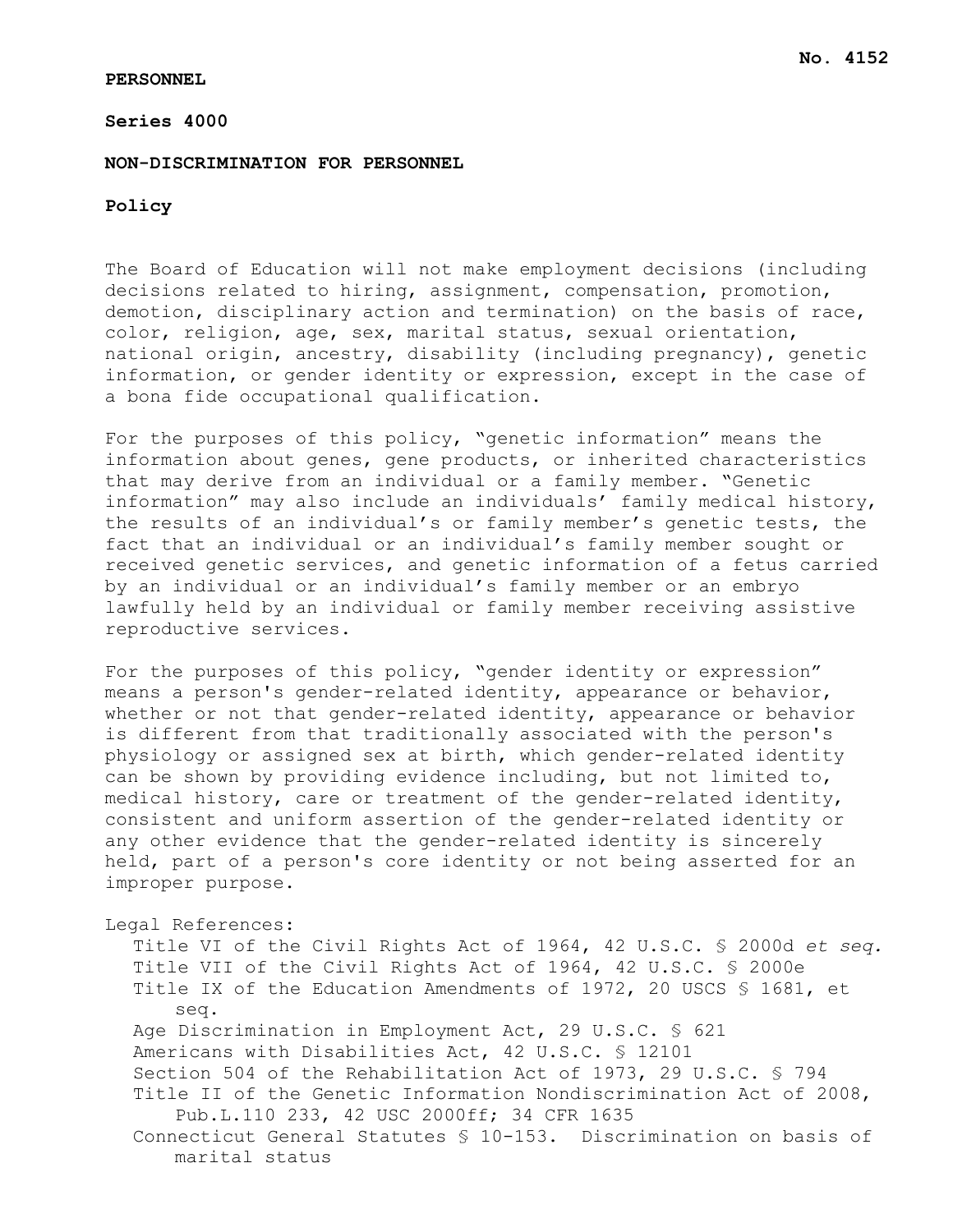Non-Discrimination for Personnel No. 4152 Policy Page 2

Connecticut Fair Employment Practices Act, Connecticut General Statutes 46a-60 Connecticut General Statutes § 46a-81a. Discrimination on basis of sexual orientation: Definitions Connecticut General Statutes § 46a-81c Sexual orientation discrimination: Employment Public Act 11-55, An Act Concerning Discrimination

Adopted: 11 September 2006 Revision Approved: 14 November 2011